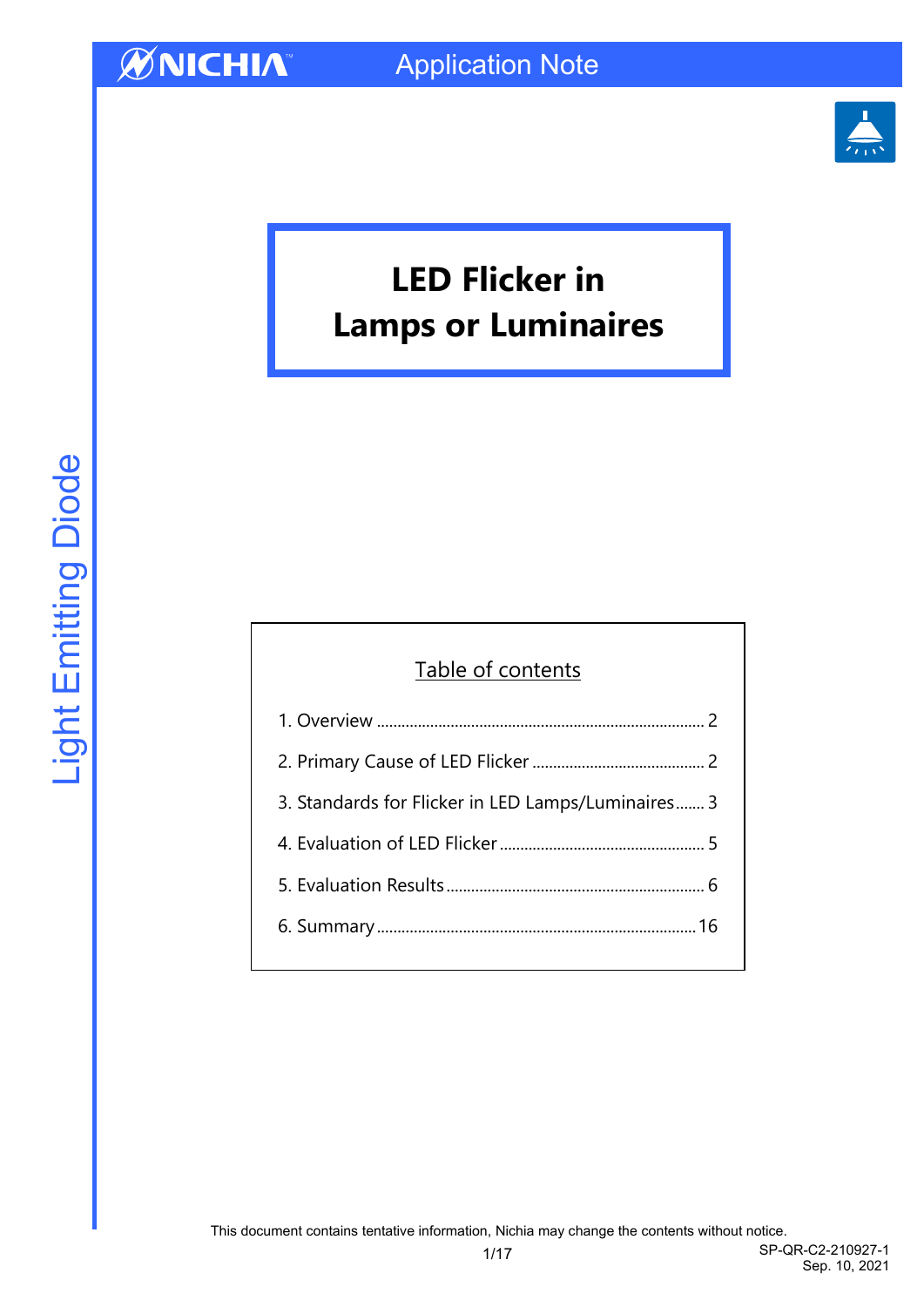#### <span id="page-1-0"></span>**1. Overview**

Depending on the situation, some people may detect flicker in fluorescent lamps and some other types of lamps/luminaires operating at the frequency of general-purpose alternating current (i.e. 50/60 Hz depending on the country/region) or even double frequency (i.e. 100/120 Hz). Flicker, however, is not the only issue for these lamps/luminaires. For LED lamps/luminaires, if a poorly designed power supply is used to drive the LEDs (e.g. LED drivers incapable of sufficiently smoothing the current, etc.), the lamp/luminaire may have a visible flicker and it may have a negative impact on human health (e.g. headache, dizziness, fatigue, nausea, eye strain, etc.). To minimize safety/health hazards from lamps/luminaires, the manufacturers may be required to meet applicable statutory/regulatory requirements to be able to sell the lamps/luminaires.

For those reasons, when designing an LED lamp/luminaire flicker is an issue that must be dealt with and sufficient verification should be performed to ensure that the lamp/luminaire has no flicker. Since flicker in LED lamps/luminaires relates to the waveform pattern (i.e. frequency, amplitude and their combination), Nichia performed an evaluation to determine the waveform patterns that may create visible flicker. In addition to measurements of flicker metrics, the evaluation results include data collected using a sensory analysis since flicker is subjective and can vary from person to person.

Note that the evaluation results/data do not represent the performance of the LEDs. An important point to understand when designing a flicker-free lamp/luminaire is that the chosen LED driver will have a great impact on the light output of the LED. Additionally, the conclusions and recommendations discussed in this application note are merely Nichia's opinions based on the results and findings of the evaluation; simply following them does not guarantee that the chosen application will be free from flicker issues. Sufficient verification should be performed using the chosen lamp/luminaire (i.e. assembled as completely as possible in its intended use environments) to ensure that there are no issues.

### <span id="page-1-1"></span>**2. Primary Cause of LED Flicker**

Flicker in LED lamps/luminaires are usually due to the LED driver. LEDs are devices that respond very quickly to current variations (i.e. fast response time). As shown in Figure 1 below, the light output waveform of LEDs is almost proportional to the waveform of the current passing through the LED. As the difference in the brightness (i.e. the amplitude between the peak and fall) and the intervals between the waves increase (i.e. low frequency), so does the likelihood of visible flicker in the light output. This may not be the case when LEDs are used with an LED driver with proper current control (e.g. pulse-width modulation [PWM] dimming control, etc.); if only the amplitude is large and the frequency is sufficiently high, flicker will not be detected by the human eye.

However, if a low performance LED driver is used, as shown in Figure 2 (i.e. incapable of smoothing) the output current waveform is more likely to have a large amplitude; if this output current waveform has a low frequency<sup>1</sup>, it may increase the likelihood of causing flicker in the LED light output. Another concern of using an LED driver incapable of sufficiently smoothing is that the current flowing through the LED may exceed the absolute maximum rating current.

Note:

<sup>1</sup> Inexpensive, low-quality LED drivers are prone to have a frequency of 100/120 Hz (i.e. double frequency of the general-purpose AC). These frequencies are too low and may cause the LED to flicker.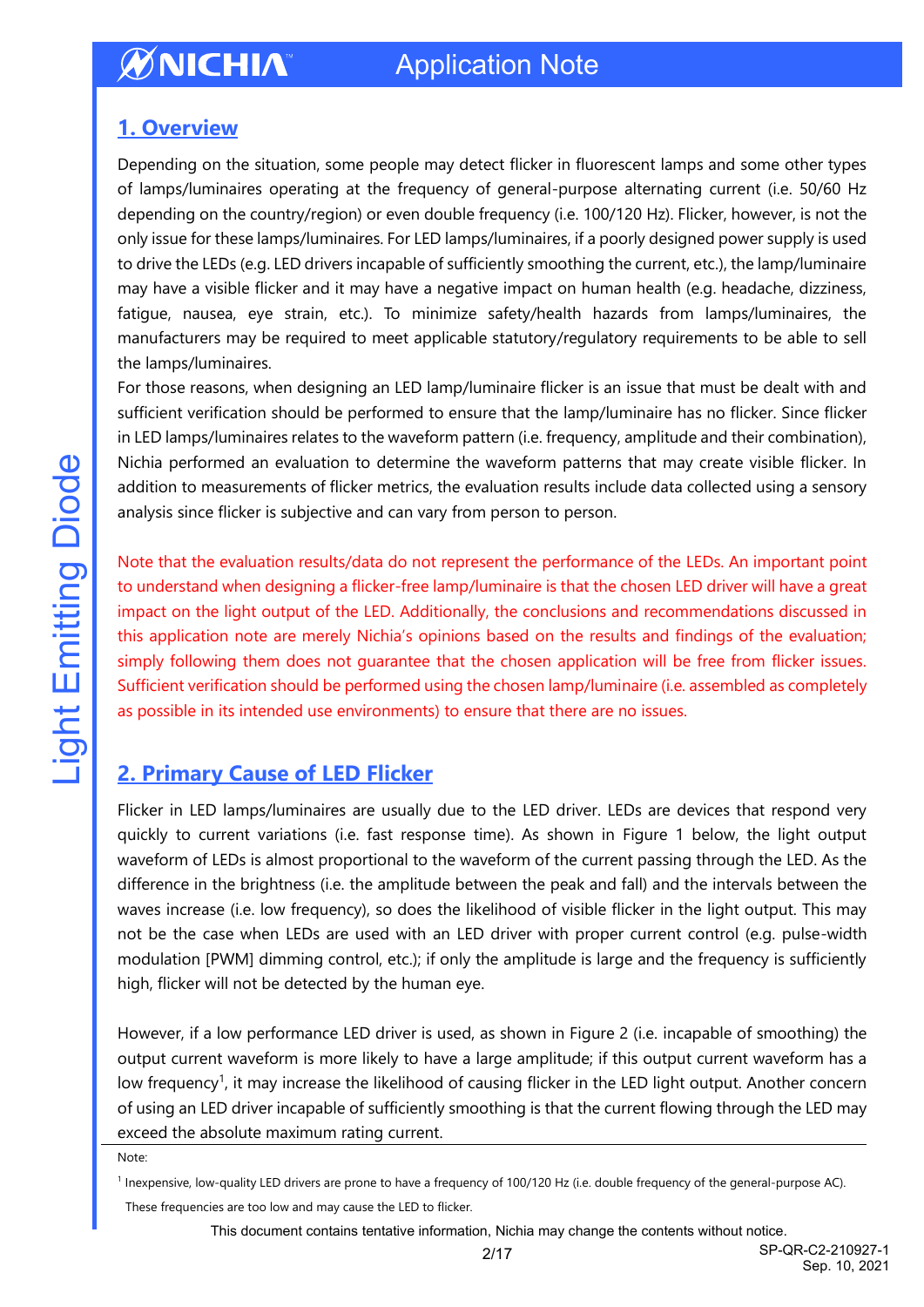#### ØNICHIA Application Note

This may occur due to the fluctuating output current waveform of these LED drivers; even if the average output current value is below the absolute maximum rating current, the current may easily exceed the absolute maximum rating current at the peak of the waves. Nichia recommends using an LED driver capable of smoothing the output current as shown in Figure 3. To design a flicker-free LED lamp/luminaire, it is very important to select/design a proper LED driver.



-LED light output waveform -Output current waveform

#### Figure 1. Output current vs LED light output



Figure 2. Example of an output current with large variations



Figure 3. Example of an evenly smoothed output current

### <span id="page-2-0"></span>**3. Standards for Flicker in LED Lamps/Luminaires**

#### 3.1. Japan Electrical Appliances and Materials Safety Act

The Act on Product Safety of Electrical Appliances and Materials (known as the "PSE Act") and orders from the Ministry of Economy, Trade and Industry (METI) include LED lamps and luminaires for general lighting applications and stipulate that the lamp/luminaire must not create a sensation that the light output is flickering (i.e. technical requirement). In its official correspondences (i.e. Dear Colleague letters), METI has clarified this requirement; LED lamps/luminaires must meet either of the following standards:

- 1) There are no gaps in the light output (i.e.  $\leq$  5% of the peak light output) and the periodic frequency is ≥ 100 Hz.
- 2) The pulse repetition frequency (PRF) is  $\geq$  500 Hz.

For example, the waveform shown in Figure 4 below meets the first standard above with the PRF = 100 Hz and the minimum light output = 80% of the peak. However, the waveform shown in Figure 5 below does not meet either set of the standards above since there are gaps in the light output and the PRF < 500 Hz. If an LED luminaire has the same light output characteristics shown in Figure 5, it will be considered unacceptable to the requirements of the PSE Act.

3/17 SP-QR-C2-210927-1 Sep. 10, 2021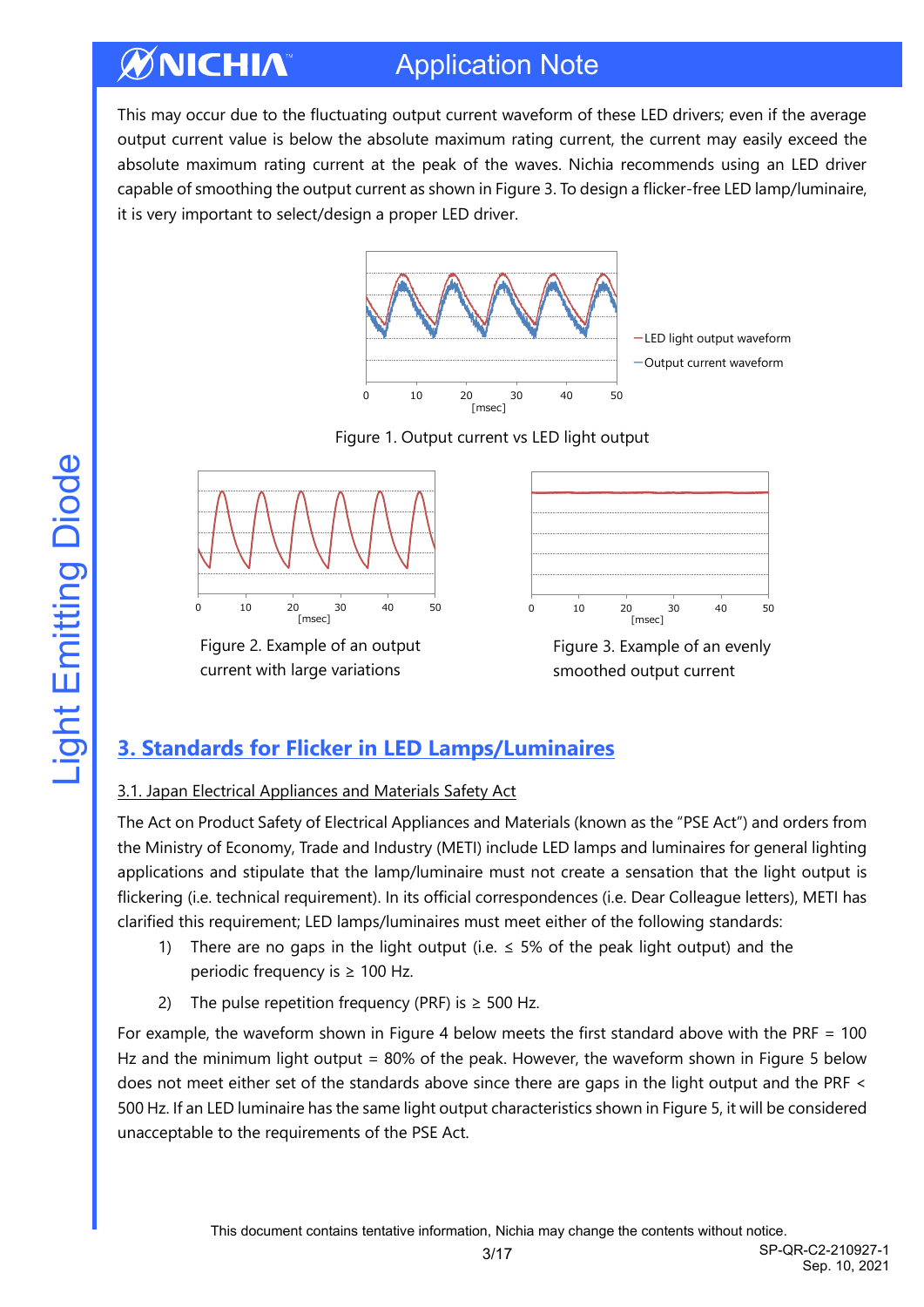## Application Note





Figure 4. Example of a PSEcompliant light output waveform

Figure 5. Example of a PSE noncompliant light output waveform

#### 3.2. Flicker Metrics: Percent Flicker and Flicker Index

There are several metrics/tools to quantify flicker (e.g. percent flicker, flicker index, etc.), and laboratory testing and reporting may be required for product certification (e.g. Energy Star program).

#### Percent flicker:

It is "a relative measure of the cyclic variation in output of a light source (percent modulation)"<sup>2</sup>, represented by equation 1 below. The value can vary from 0 to 100%. The lower the percentage is, the smaller the variation and when it is 0% the waveform becomes completely flat; the higher the percentage is, the larger the variation and when it is 100% the waveform indicates the lamp/luminaire is cycling between on and off.

#### Flicker index:

It is "a measure of the cyclic variation in output of a light source taking into account the waveform of the light output<sup>"2</sup> and "the ratio of the area under the light output curve that is above the average light output level to the total area under the light output curve for a single cycle"<sup>2</sup>. The value can be calculated by equation 2 below and can vary from 0 to 1; like percent flicker, the smaller the value is the smaller the variation.

Note that both metrics do not take into consideration the frequency factor; a high percent flicker/flicker index value does not necessarily lead to flicker. For example, a lamp/luminaire that has light output gaps with 100 percent flicker will not cause visible flicker when the periodic frequency is sufficiently high (i.e. ≥ several kHz)



#### Note:

<sup>2</sup> ANSI/IES RP-16-10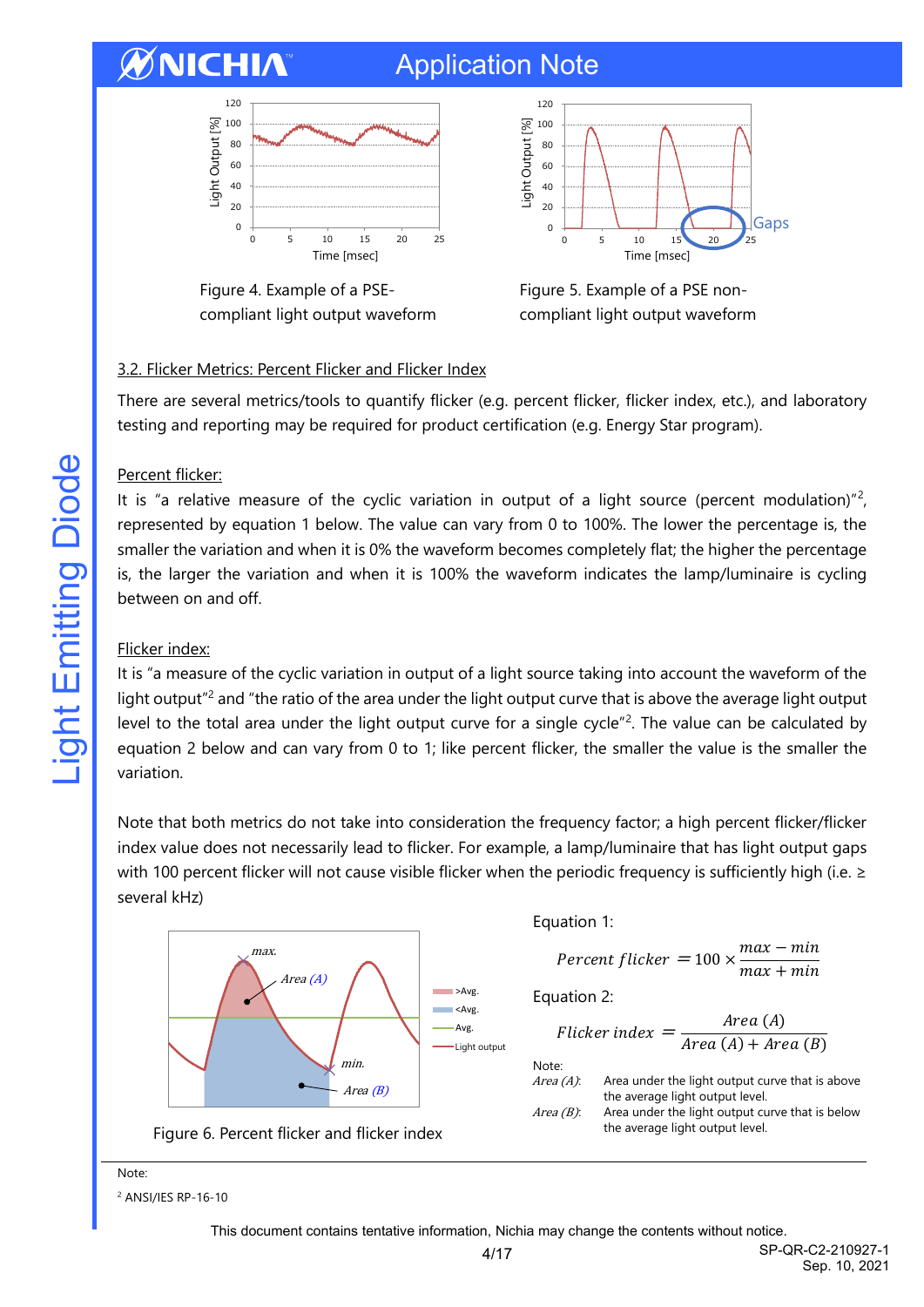### <span id="page-4-0"></span>**4. Evaluation of LED Flicker**

Nichia performed an evaluation to determine the change in flicker when the frequency and amplitude of the output current from an LED driver are varied.

#### 4.1. Requirements for Measuring Equipment: Photodetectors and Oscilloscopes

For the evaluation, proper measuring instruments are required to capture the light signals (i.e. LED light output) and convert them into a graphical representation (i.e. waveform). For example, if a photometer is used to measure the light output in lux (i.e. illuminometer), choose one that is capable of:

- continuously measuring the light output
- responding quickly enough to the frequency of the light output waveform
- converting the sampled digital data to an analog voltage waveform (when an oscilloscope is used with this illuminometer to graphically display the light signals)

There is another type of photodetector using a photodetector device and an amplifier to increase the power of a signal (i.e. photodetector circuit shown in Figure 7 below). This system also requires an oscilloscope to display the waveform.



Figure 7. Example of a photodetector circuit

#### 4.2. Evaluation Objectives/Method

This evaluation was performed to determine:

- the relationship between the output current frequency of the LED driver (i.e. 50 to 500 Hz)<sup>3</sup> and LED flicker
- the relationship between the waveform amplitude<sup>4</sup> and LED flicker

In the evaluation, the minimum light output<sup>5</sup>, percent flicker, and flicker index were calculated for each waveform condition to quantify the level of flicker. Additionally, the level of perceived flicker was evaluated both when the observer viewed the emitting area of the LEDs and when the observer made quick movements (e.g. writing, hand waving, etc.) while illuminated by the LEDs.

#### Note:

<sup>&</sup>lt;sup>3</sup> The periodic frequency of the output current waveform after rectified by the internal diode bridge (i.e. 100 Hz, 150 Hz, 300 Hz, 500 Hz, and 1 kHz) was twice the original frequency.

<sup>4</sup> Smoothing capacitors with different capacitances were used for the LED driver to generate waveforms with different amplitudes.

<sup>&</sup>lt;sup>5</sup> The minimum light output values were determined and expressed in a percentage as a fraction of the maximum light output value of the waveform.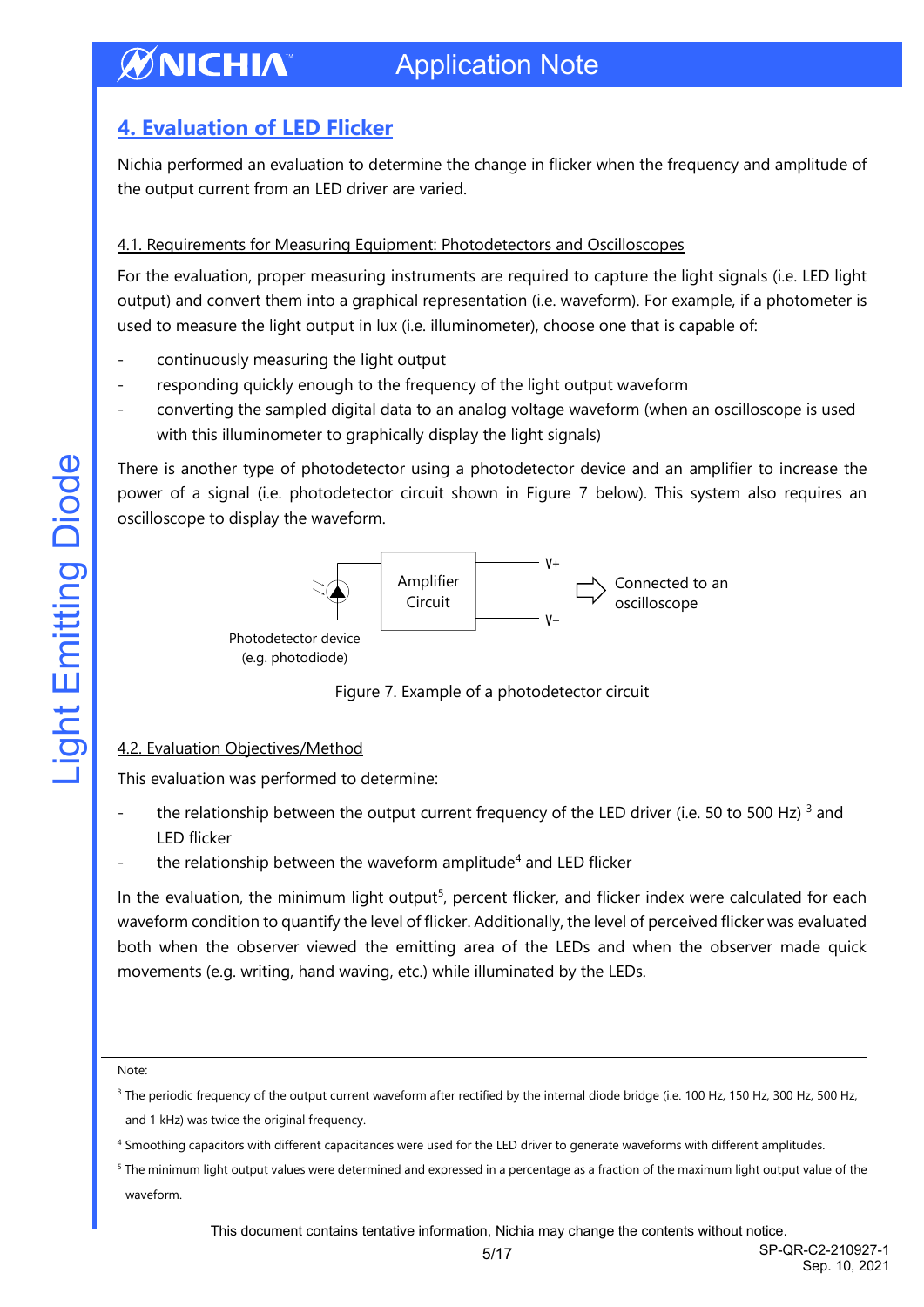### Application Note

For the equipment configuration used to evaluate the light output waveforms, refer to Figure 8 below and for the method to evaluate the perceived flicker level, refer to Figure 9 below.







Figure 9. Equipment configuration used to perform the sensory evaluation

### <span id="page-5-0"></span>**5. Evaluation Results**

Section 5.1 below only presents measurement and observation data. Interpretation and discussion of this data is presented in later sections: 5.2 (i.e. Summary of findings) and 5.3 (i.e. Conclusion and recommendations).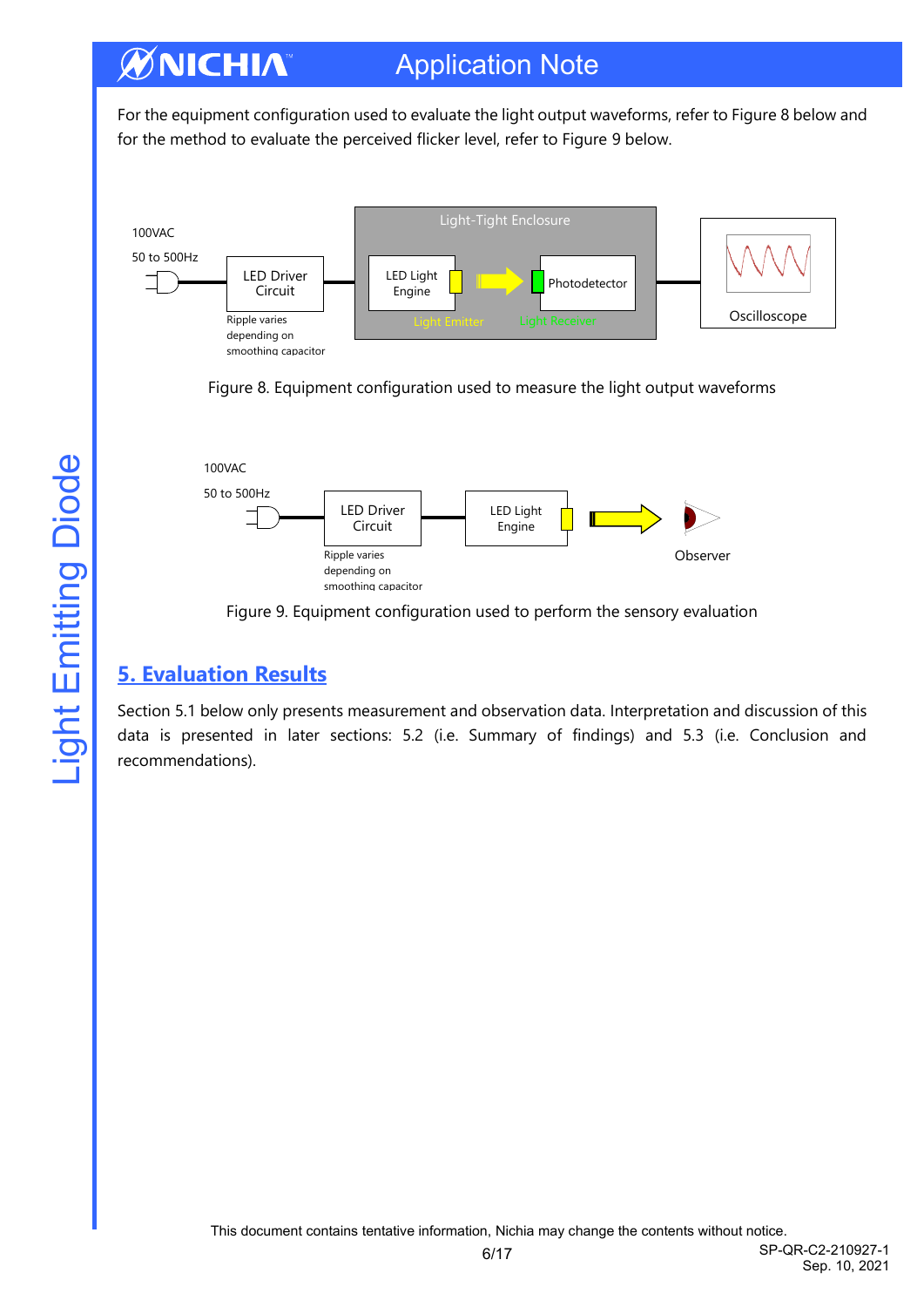## Application Note

#### 5.1. Waveform Measurement

#### 5.1.1. Repetition Frequency: 100 Hz





Min. light output: 1 [%] Percent flicker: 97 [%] Flicker index: 0.42



|  | Figure 11. 100Hz-2 |
|--|--------------------|
|  |                    |







| Min. light output:  | 8 [%]                  |
|---------------------|------------------------|
| Percent flicker:    | 85 [%]                 |
| Flicker index:      | 0.30                   |
| Observation result: | Flicker was perceived. |

Observation result: Flicker was perceived.

| Min. light output:  | 17 $[%]$               |
|---------------------|------------------------|
| Percent flicker:    | 71 [%]                 |
| Flicker index:      | O 22                   |
| Observation result: | Flicker was perceived. |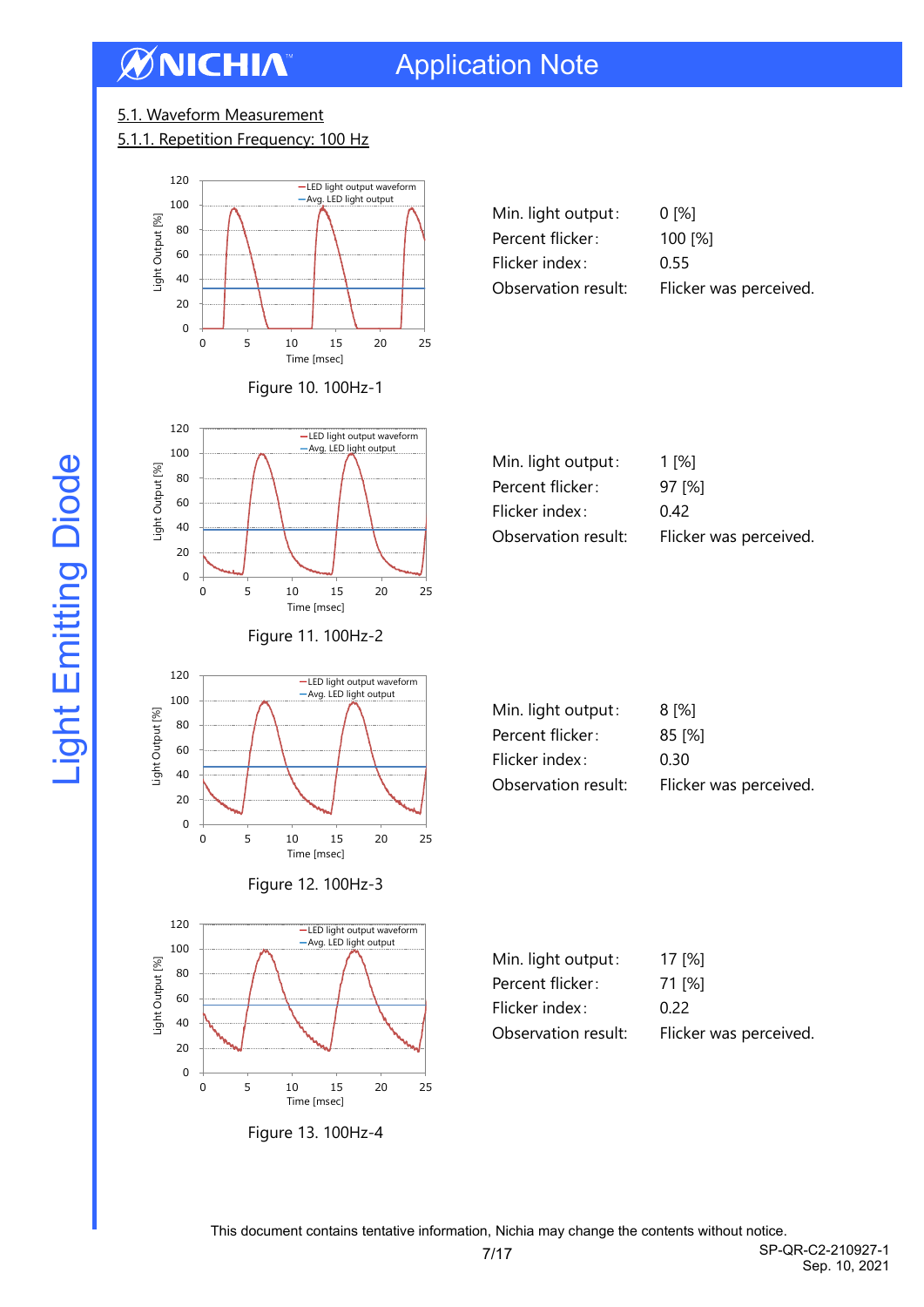## Application Note



| 32 [%]                    |
|---------------------------|
| 51 [%]                    |
| 0.15                      |
| No flicker was perceived. |
|                           |



Figure 14. 100Hz-5

| 78 [%]                    |
|---------------------------|
| 13 [%]                    |
| 0.03                      |
| No flicker was perceived. |
|                           |

#### 5.1.2. Repetition Frequency: 150 Hz



| Min. light output:  | $0^{96}$               |
|---------------------|------------------------|
| Percent flicker:    | 100 [%]                |
| Flicker index:      | 0.55                   |
| Observation result: | Flicker was perceived. |

| Min. light output:  | 3 [%]                  |
|---------------------|------------------------|
| Percent flicker:    | 93 [%]                 |
| Flicker index:      | 0.38                   |
| Observation result: | Flicker was perceived. |



0 5 10 15 20 25

[msec] Time [msec]

This document contains tentative information, Nichia may change the contents without notice.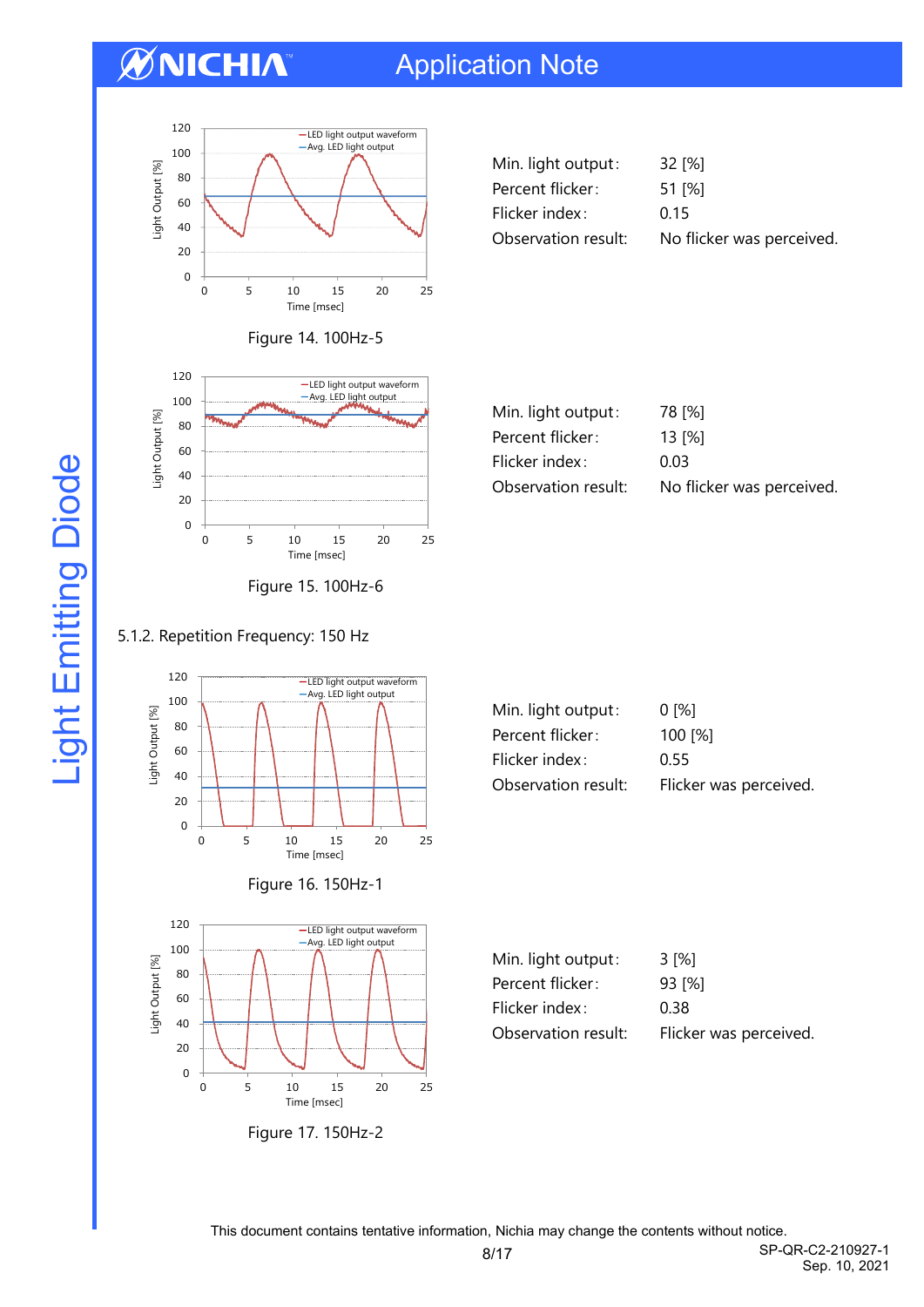## Application Note



| Min. light output:  | 14 [%]                 |
|---------------------|------------------------|
| Percent flicker:    | 76 [%]                 |
| Flicker index:      | 0.25                   |
| Observation result: | Flicker was perceived. |



Figure 18. 150Hz-3

Figure 19. 150Hz-4

-Avg. LED light output

-LED light output waveform

0 5 10 15 20 25

[msec] Time [msec]

| Min. light output:  | 24 [%]                      |
|---------------------|-----------------------------|
| Percent flicker:    | 61 I%I                      |
| Flicker index:      | 0.18                        |
| Observation result: | Flicker was perceived when  |
|                     | the object was moving fast. |

| Min. light output:  | 41 [%]                    |
|---------------------|---------------------------|
| Percent flicker:    | 42 [%]                    |
| Flicker index:      | 0.11                      |
| Observation result: | No flicker was perceived. |
|                     |                           |



Light Output [%]

Light Output [%]

| Min. light output: | 81 [%] |
|--------------------|--------|
| Percent flicker:   | 11[%]  |
| Flicker index:     | 0.02   |

Observation result: No flicker was perceived.



This document contains tentative information, Nichia may change the contents without notice.

9/17 SP-QR-C2-210927-1 Sep. 10, 2021

Light Emitting Diode Light Emitting Diode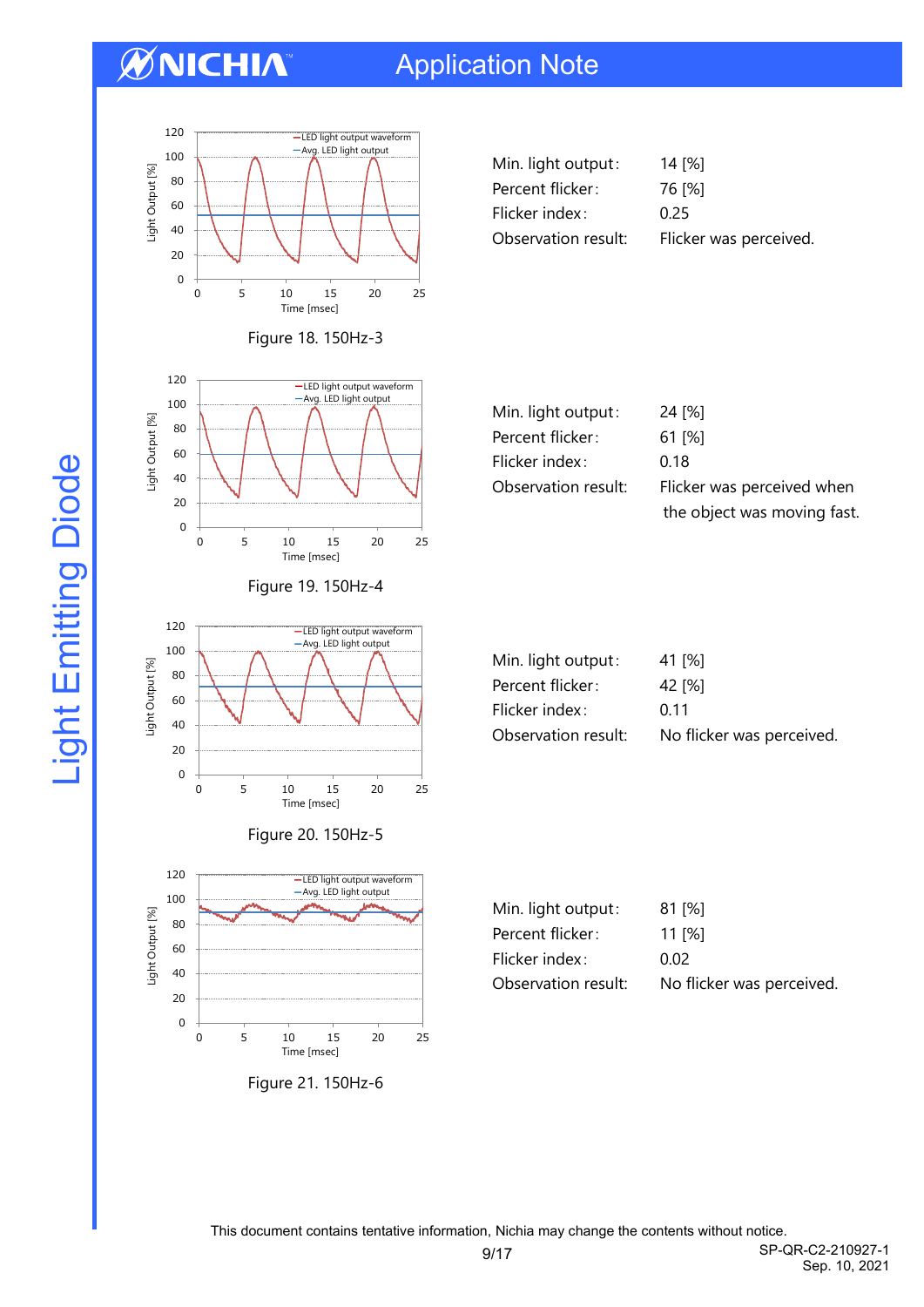## Application Note

#### 5.1.3. Repetition Frequency: 300 Hz



| Min. light output:  | 0 [%]                  |
|---------------------|------------------------|
| Percent flicker:    | 100 [%]                |
| Flicker index:      | 0.53                   |
| Observation result: | Flicker was perceived. |
|                     |                        |



Figure 23. 300Hz-2

Figure 24. 300Hz-3

-Avg. LED light output

-LED light output waveform

[msec] Time [msec]

Light Output [%]

Light Output [%]

Light Output [%]

Light Output [%]

Figure 25. 300Hz-4

0 2 4 6 8 10

[msec] Time [msec]

Figure 22. 300Hz-1

| Min. light output:  | 10 [%]                      |
|---------------------|-----------------------------|
| Percent flicker:    | $81$ [%]                    |
| Flicker index:      | 0.28                        |
| Observation result: | Flicker was perceived when  |
|                     | the object was moving fast. |



Observation result: Flicker was perceived when the object was moving fast.

| Min. light output:  | 40 [%]                    |
|---------------------|---------------------------|
| Percent flicker:    | 43 [%]                    |
| Flicker index:      | 0.12                      |
| Observation result: | No flicker was perceived. |

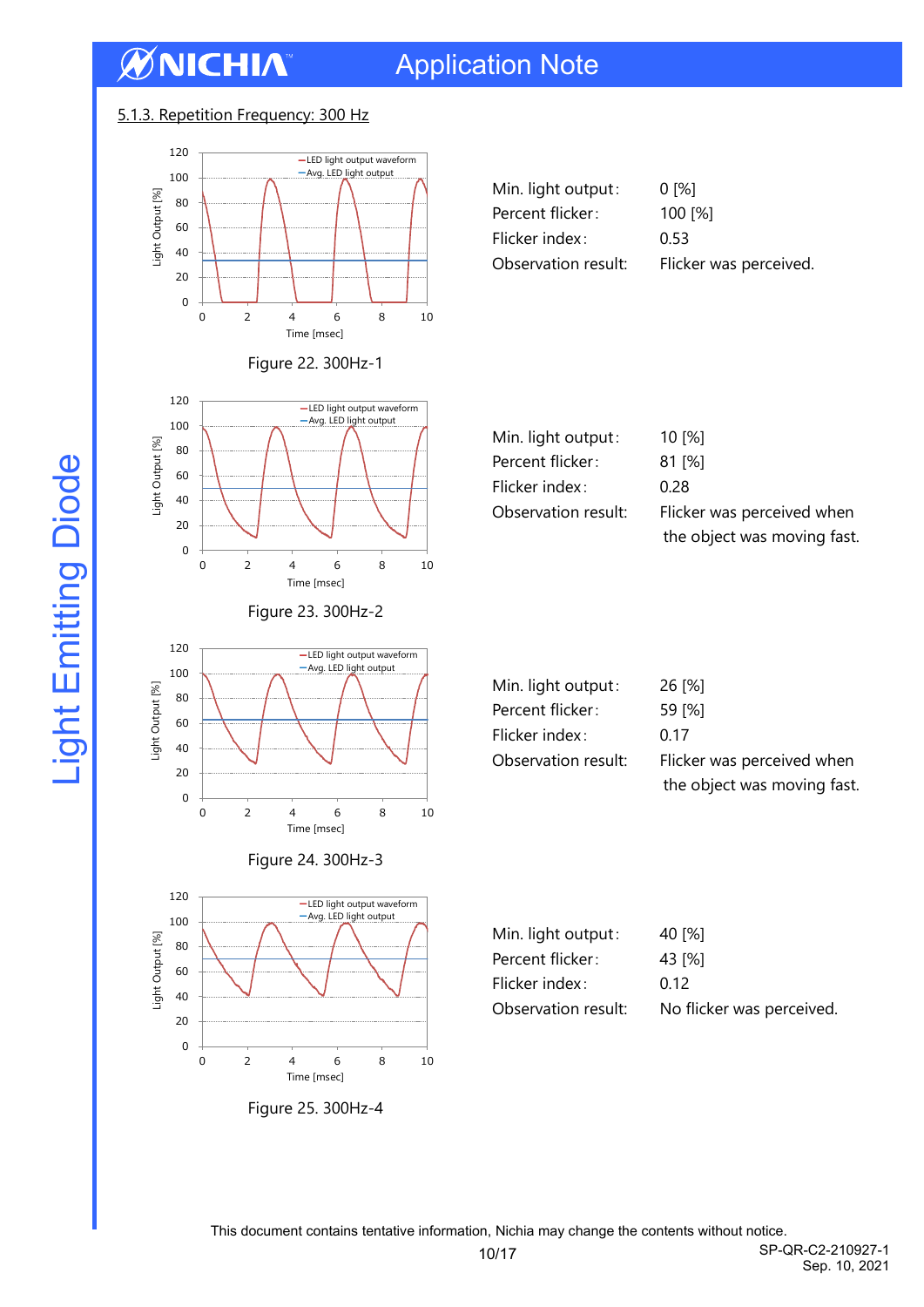## Application Note



| Min. light output:  | 57 [%]                    |
|---------------------|---------------------------|
| Percent flicker:    | 28 [%]                    |
| Flicker index:      | 0.07                      |
| Observation result: | No flicker was perceived. |



Figure 26. 300Hz-5

| $89$ [%]                  |
|---------------------------|
| 6 I%1                     |
| 0.01                      |
| No flicker was perceived. |
|                           |

#### 5.1.4. Repetition Frequency: 500 Hz







| Min. light output:  | $0^{96}$                    |
|---------------------|-----------------------------|
| Percent flicker:    | 100 [%]                     |
| Flicker index:      | 0.51                        |
| Observation result: | Flicker was perceived when  |
|                     | the object was moving fast. |

| Min. light output:  | 18 [%]                    |
|---------------------|---------------------------|
| Percent flicker:    | 69 I%I                    |
| Flicker index:      | O 22                      |
| Observation result: | No flicker was perceived. |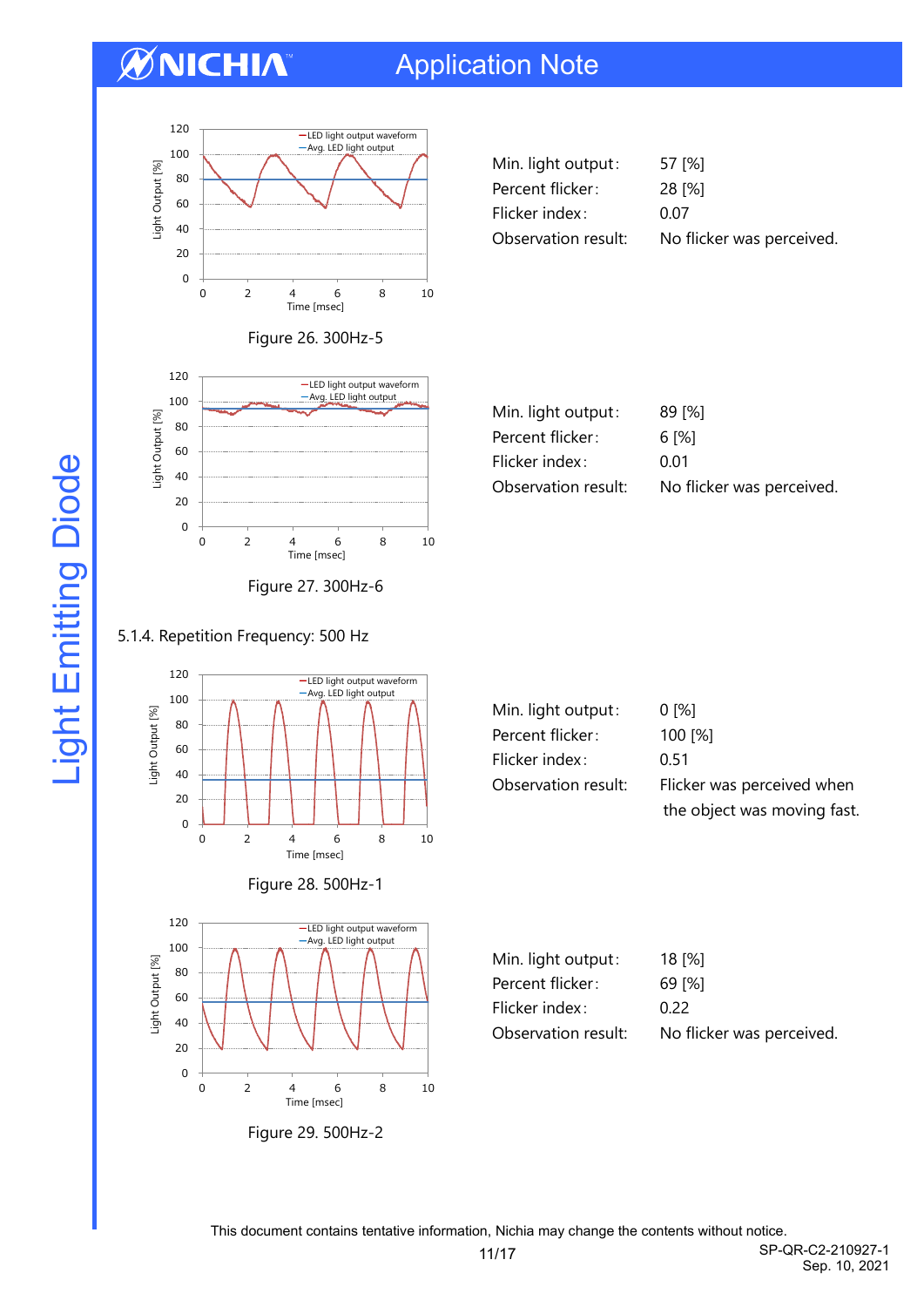Light Output [%]

Light Output [%]

## Application Note



Figure 30. 500Hz-3

| Min. light output:  | 39 [%]                    |
|---------------------|---------------------------|
| Percent flicker:    | 44 [%]                    |
| Flicker index:      | 0.13                      |
| Observation result: | No flicker was perceived. |



0 20 40 60 80 100 120 0 2 4 6 8 10 ight Output [%] [msec] Time [msec] -LED light output waveform<br>- Autube light subsub Light Output [%] -Avg. LED light output

Figure 31. 500Hz-4

0 2 4 6 8 10

[msec] Time [msec]

Figure 32. 500Hz-5



| Min. light output:  | 67 1%1                    |
|---------------------|---------------------------|
| Percent flicker:    | 20 I%1                    |
| Flicker index:      | 0.05                      |
| Observation result: | No flicker was perceived. |

| Min. light output:  | 91 [%]                    |
|---------------------|---------------------------|
| Percent flicker:    | 5 I%I                     |
| Flicker index:      | 0.01                      |
| Observation result: | No flicker was perceived. |

This document contains tentative information, Nichia may change the contents without notice.

12/17 SP-QR-C2-210927-1 Sep. 10, 2021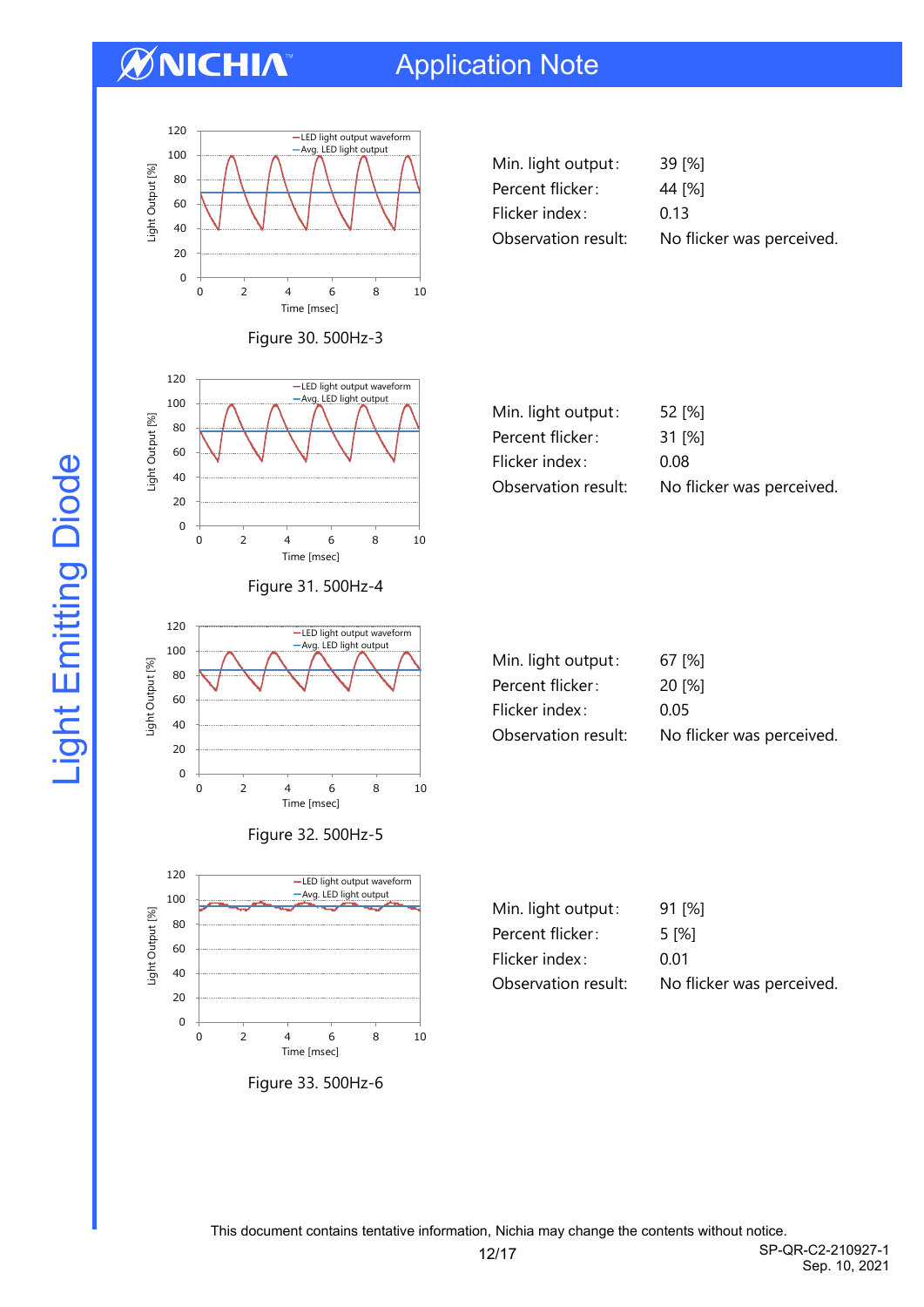## Application Note

#### 5.1.5. Repetition Frequency: 1 kHz



| Figure 34. 1kHz-1 |  |
|-------------------|--|
|-------------------|--|





Figure 35. 1kHz-2

| Min. light output:  | 35 [%]                    |
|---------------------|---------------------------|
| Percent flicker:    | 49 I%I                    |
| Flicker index:      | 0.14                      |
| Observation result: | No flicker was perceived. |



Figure 36. 1kHz-3



| Min. light output:  | 56 [%]                    |
|---------------------|---------------------------|
| Percent flicker:    | 28 [%]                    |
| Flicker index:      | 0.08                      |
| Observation result: | No flicker was perceived. |

| Min. light output:  | 67 [%]                    |
|---------------------|---------------------------|
| Percent flicker:    | 20 I%T                    |
| Flicker index:      | 0.05                      |
| Observation result: | No flicker was perceived. |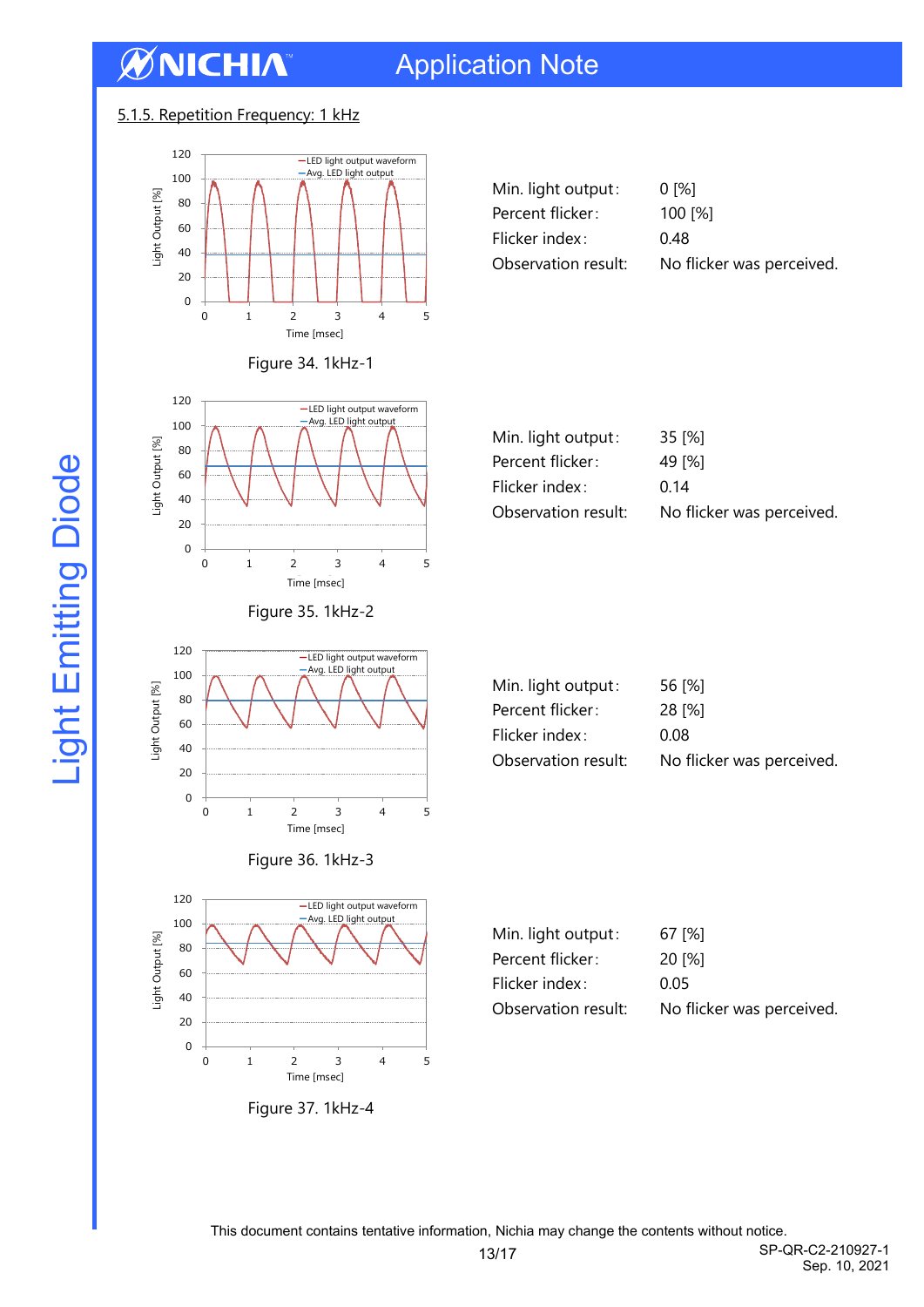## Application Note



| Min. light output:  | 78 [%]                    |
|---------------------|---------------------------|
| Percent flicker:    | 12 [%]                    |
| Flicker index:      | 0.03                      |
| Observation result: | No flicker was perceived. |



|  | Figure 39. 1kHz-6 |  |
|--|-------------------|--|

| Min. light output:  | 95 [%]                    |
|---------------------|---------------------------|
| Percent flicker:    | 3 I%I                     |
| Flicker index:      | 0 Q 1                     |
| Observation result: | No flicker was perceived. |

#### 5.2. Summary of Findings

The measurement and observation results shown in 5.1 can be interpreted as follows:

- When the percent flicker was ≤ 40%, the observer had no sensation of flicker in the light output under any of the evaluated repetition frequency conditions (see Figure 40 below).
- When the flicker index was ≤ 0.1%, the observer had no sensation of flicker in the light output under any of the evaluated frequency conditions (see Figure 41 below).
- The higher the frequency was, the less likely it was to create a sensation that the light output was flickering; at 1 kHz frequency, the observer had no sensation of flicker in the light output regardless of the percent flicker and flicker index value (see Figures 40 and 41 below).
- When the minimum light output was ≥ 40%, the observer had no sensation of flicker in the light output under any of the evaluated repetition frequency conditions (see Figure 42 below).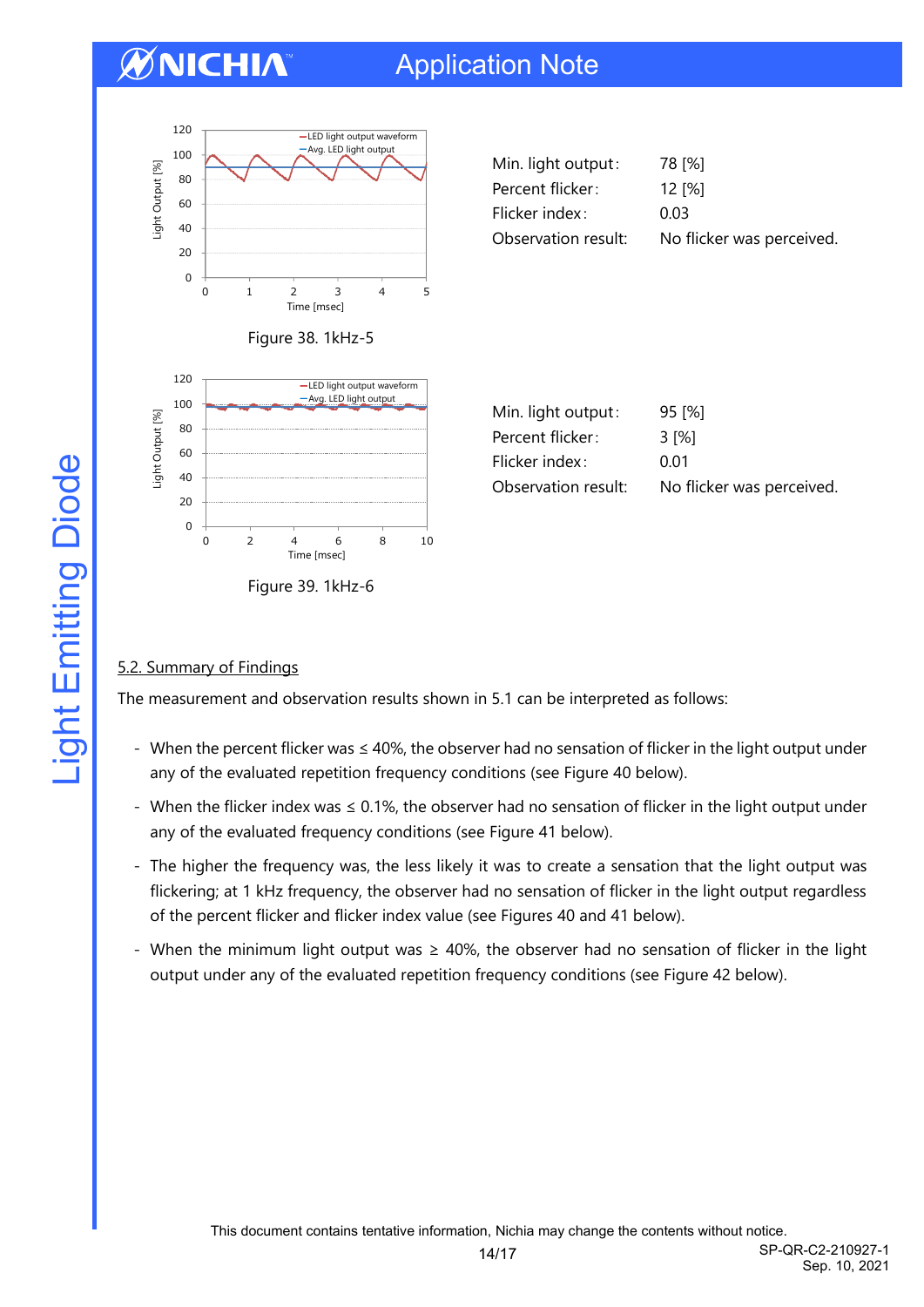## Application Note

## **ØNICHIA**



Figure 40. Perceived flicker vs. percent flicker [%]







Figure 42. Perceived flicker vs. minimum light output [%]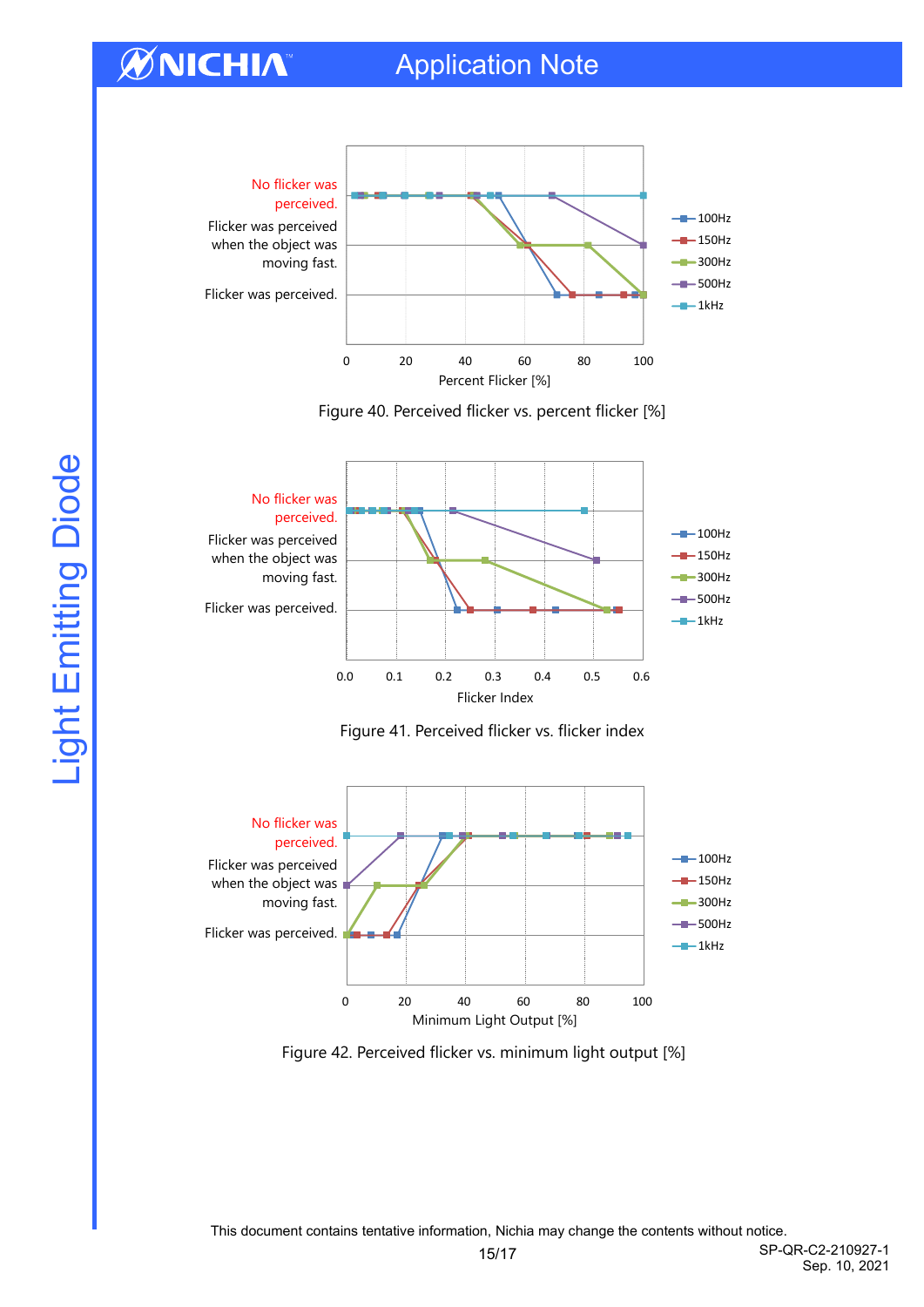#### **ØNICHIA** Application Note

#### 5.3. Conclusion and Recommendations

As mentioned earlier in this application note, the PSE Act and METI orders require that LED lamps/luminaires create no sensation of flicker in the light output at a repetition frequency ≥ 100 Hz and the minimum light output  $\geq$  5%. However, the evaluation results revealed that light output waveforms meeting this requirement may still create a sensation of flicker.

For the percent flicker and the minimum light output level, there is a relationship between the two variables shown in Figure 43 since only the maximum and minimum light output values are required to calculate percent flicker.





#### <span id="page-15-0"></span>**6. Summary**

This application note has demonstrated the relationship between the frequency/amplitude of the light output waveform and flicker in LED lamps/luminaires. Nichia hopes that this information is helpful when selecting/designing an LED driver for the chosen application. However, it includes results based on a sensory evaluation using the human eye under Nichia's evaluation conditions/environments (e.g. observer, ambient conditions, light output with special waveforms such as Square, Triangular, etc.) and results may not be the same under different conditions/environments. Verification of the chosen application must be performed assembled with the LEDs and LED driver properly in place to ensure there is no flicker in the light output.